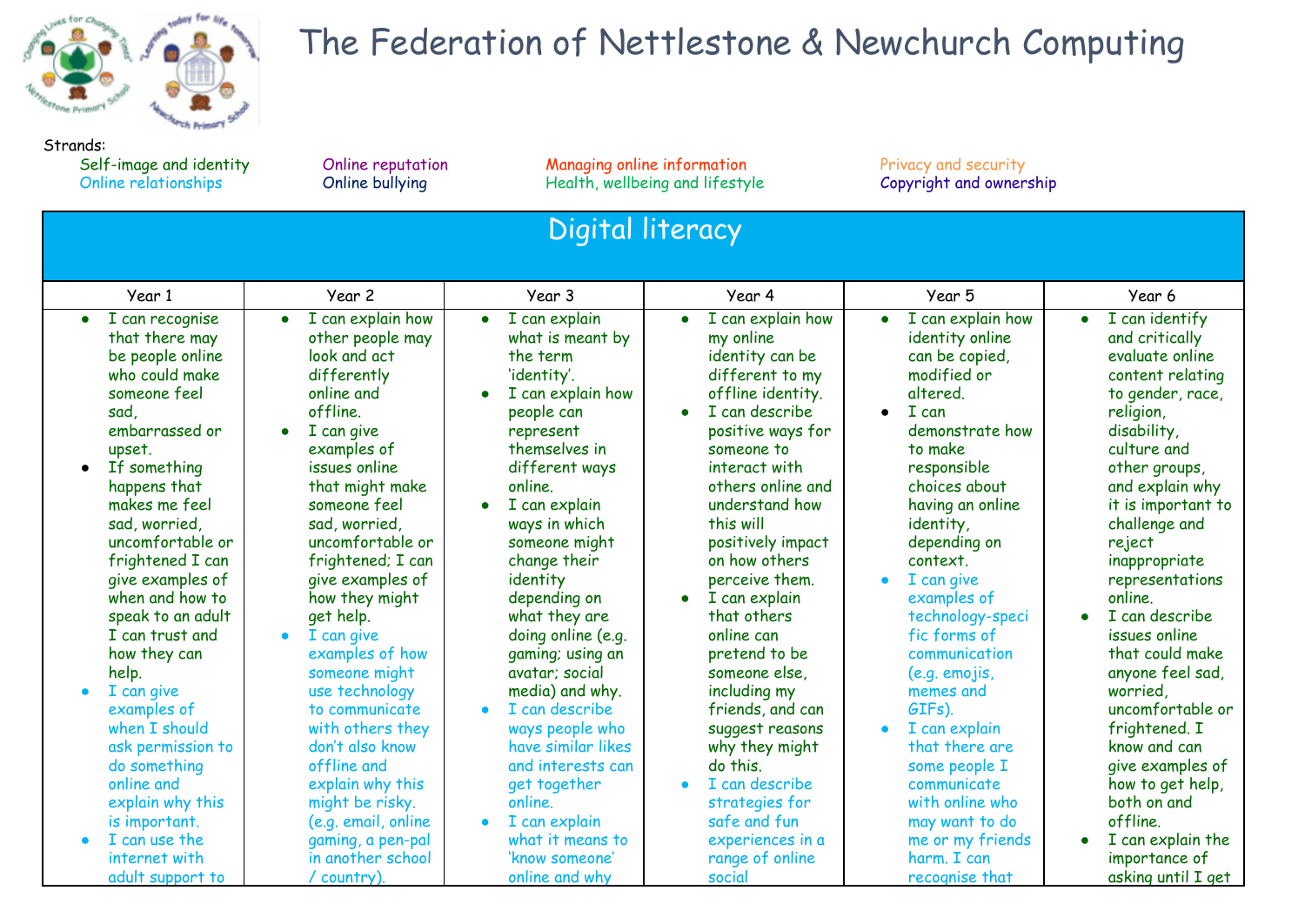communicate wit h p e o ple I know (e.g. video c all a p p s o r services). • I can explain why it is important to be considerate and kind to people online and to respect their choices. ● I can explain why things one person finds funny or sad online may not always be seen in the same way by others. ● I can recognise that information can stay online and could be copied. ● I can describe what information I should not put online without asking a trusted adult first. ● I can describe how to behave online in ways that do not upset others and can give examples. ● I can give simple examples of how to find information using digital technologies, e.g. search engines. voice activated communicate<br>with people I<br>know (e.g. video<br>services).<br>I can explain why<br>it is important to<br>be considerate<br>and kind to<br>people online and<br>choices.<br>I can explain why<br>things one<br>choices.<br>I can explain why<br>things one<br>person fin I c a n e x plain w h o I should ask before sharing things about myself or others o nlin e. • I can describe different ways to ask for, give, o r d e n y m y p e r mis sio n o nlin e and can identify who can help me if I am not sure. ● I can explain why I have a right to say 'no' or 'I will have to ask someone'. I can explain who can help me if I feel under pressure to agree to something I am unsure about or don't want to do. ● I can identify who can help me if something happens online without my consent. ● I can explain how it may make others feel if I do not ask their permission or ignore their answers before sharing something about them online. ● I can explain why I should always ask a trusted adult before clicking 'yes', t his mig h t b e different from knowing someone o f flin e. ● I can ex plain what is meant by 'trusting someone online', why this is different from 'liking someone online', and why it is important to be careful about who to trust online including what information and content they are trusted with. ● I can explain why someone may change their mind about trusting anyone with something if they feel nervous, uncomfortable or worried. ● I can explain how someone's feelings can be hurt by what is said or written online. ● I can explain the importance of giving and gaining **permission** before sharing things online; how the principles of sharing online is the same as sharing offline e.g. sharing environments ( e.g. livestreaming, g a min g platforms). ● I can give examples o f h o w to be respectful to others online and describe how to recognise healthy and unhealthy online behaviors. ● I can explain how content shared online may feel unimportant to one person but may be important to other people's thoughts feelings and beliefs. ● I can describe how to find out information about others by searching online. I can explain ways that some of the information about anyone online could have been created, copied or shared by others. ● I can recognise when someone is upset, hurt or angry online. ● I can describe ways people can be bullied through a range t his is n o t m y / our fault. • I can describe s o m e o f t h e w a y s people may be involved in onlin e c o m m u nitie s a n d d e s c rib e h o w they might collaborate constructively with others and make positive contributions. (e.g. gaming communities o r s o cial m e dia g r o u p s ). • I can explain how someone can get help if they are having problems a n d id e n tif y w h e n t o t ell a trusted adult. ● I can demonstrate h o w to support others (including those who are h a vin g dif fic ultie s ) o nlin e. • I can search for information about an individual online and summarise the information found. ● I can describe ways that information about anyone online can be used by others to make the help needed. I can explain how sharing something online may have an impact either positively or negatively I can describe how to be kind and show respect for others online including the importance of respecting **boundaries** regarding what is shared about them online and how to support them if others do not. ● I can describe how things shared privately online can have unintended consequences for others. e.g. screen-grabs.  $\bullet$  I can explain that taking or sharing inappropriate images of someone (e.g. embarrassing images), even if they say it is okay, may have an impact for the sharer and others; and who can help if someone is worried about this.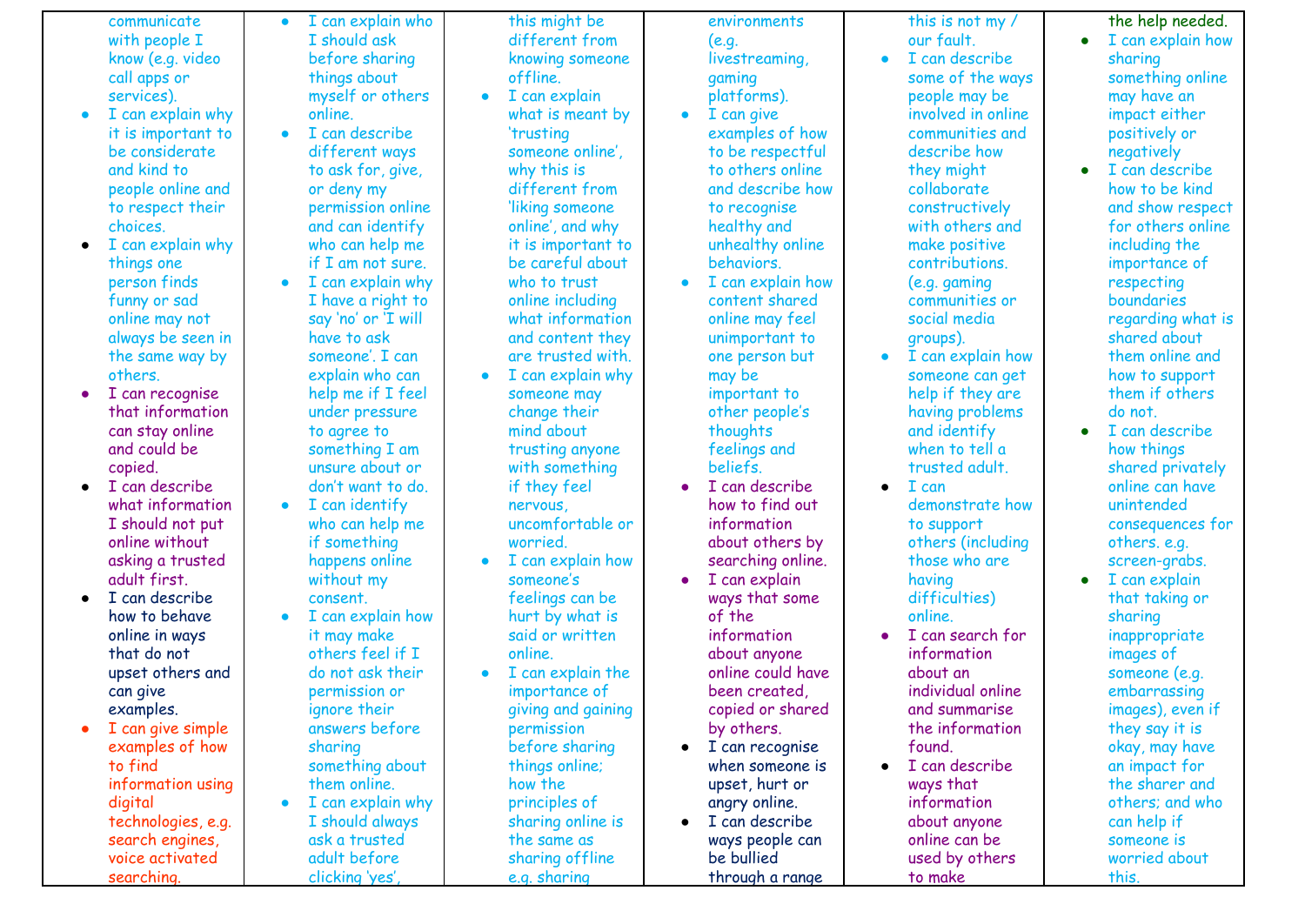I k n o w / understand that we can encounter a range of things o nlin e in clu din g t hin g s w e lik e and don't like as w ell a s t hin g s which are real or make believe / a j o k e. 1 know / 'ago<br>
we can encounter<br>
we can encounter<br>
a range of things<br>
online including<br>
things we like<br>
and on't like as<br>
which are real or<br>
which are real or<br>
make believe / a<br>
or<br>
make believe / a<br>
or<br>
make believe / a<br>

●

- I know how to get help from a trusted adult if we see content that makes us feel sad, u n c o m f o r t a ble , worried or frightened.
- $\bullet$  I can explain rules to keep myself safe w h e n using technology b o t h in a n d beyond the home.
- I can explain how passwords are used to protect information, accounts and devices.
- I can recognise more detailed examples of information that is personal to someone (e.g where someone lives and goes to school, family names).
- I can explain why it is important to always ask a trusted adult

gree' or 'accept' online.

- I can explain how information put online about someone can last for a long time.
- I can describe how anyone's online information could be seen by others.
- I know who to talk to if something has been put online without consent or if it is incorrect.
- $\bullet$  I can explain what bullying is. how people may bully others and how bullying can make someone feel.
- I can explain why anyone who experiences bullying is not to blame and I can talk about how they can get help.
- I can use simple keywords in search engines.
- I can demonstrate how to navigate a simple webpage to get to information I need (e.g. home, forward, back 'agree' or 'accept'<br>
Incomine.<br>
Incomination build<br>
Information put<br>
online about<br>
for a long time.<br>
for a long time.<br>
The a long time.<br>
Information put<br>
online about<br>
online about<br>
online about<br>
on anyone's<br>
online inform

ages and vid e o s.

- I can explain how to search for information about others online.
- I can give examples of what anyone m a y or may not be willing to share a b o u t t h e m s elv e s online. I can explain the need to be careful before sharin g a n y t hin g personal.
- I can explain who someone can ask if they are unsure about putting something online.
- $\bullet$  I can describe appropriate ways to behave towards other people online and why this is important.
- $\bullet$  I can give examples of how bullying behaviour could appear online and how someone can get support.
- I can demonstrate how to use key phrases in search engines to gather accurate

o f m e dia ( e.g. image, video, text, chat).

- I can explain why people need to think carefully about how content they p o s t mig h t affect others, their feelings and how it may a f f e c t h o w others feel about them (their reputation).
- I can analys e information t o make a judgement about p r o b a ble accuracy and I understand why it is important t o make my own d e cisio n s regarding content and that my decisions are respected by others.
- I can describe how to search for information wit hin a wid e group of technologies and make a judgement about the probable accuracy (e.g. social media, image sites, video sites). ● I can describe some of the

judgments about an individual and why these may be incorrect.

- I can recognis e o nlin e b ullyin g can be different to bullying in the p h y sic al w o rld and can describe some of those differences.
- I can describ e how what one person perceives as playful joking a n d t e a sin g (in clu din g 'banter') mig h t be experienced by others as
- b ullyin g. • I can explain how anyone can get help if they are b ein g b ullie d o nlin e a n d identify when to tell a trusted a d ult.
- $\bullet$  I can identify a range of ways to report concerns a n d a c c e s s support both in school and at home about o nlin e b ullyin g.
- I can explain how to block abusive users.
- I can describe t h e h elplin e s e r vic e s w hic h can help people experiencing bullying, and how

● I can explain the w a y s in w hic h anyone can develop a p o sitiv e o nlin e reputation.

- I can explain strategies anyone can us e to protect their 'digital personality' and online reputation, including degree s
- of anonymity. ● I can describ e how to capture bullying content as evidence (e.g screen-grab, U R L , p r o file ) t o share with others who can h elp m e.
- I can explain how someone would report online b ullyin g in different contexts.
- I can explain how search engines work and how results are selected and ranked.
- I can explain how to use search t e c h n olo gie s e f f e c tiv ely.
- I can describ e how some online information can be opinion and can offer examples.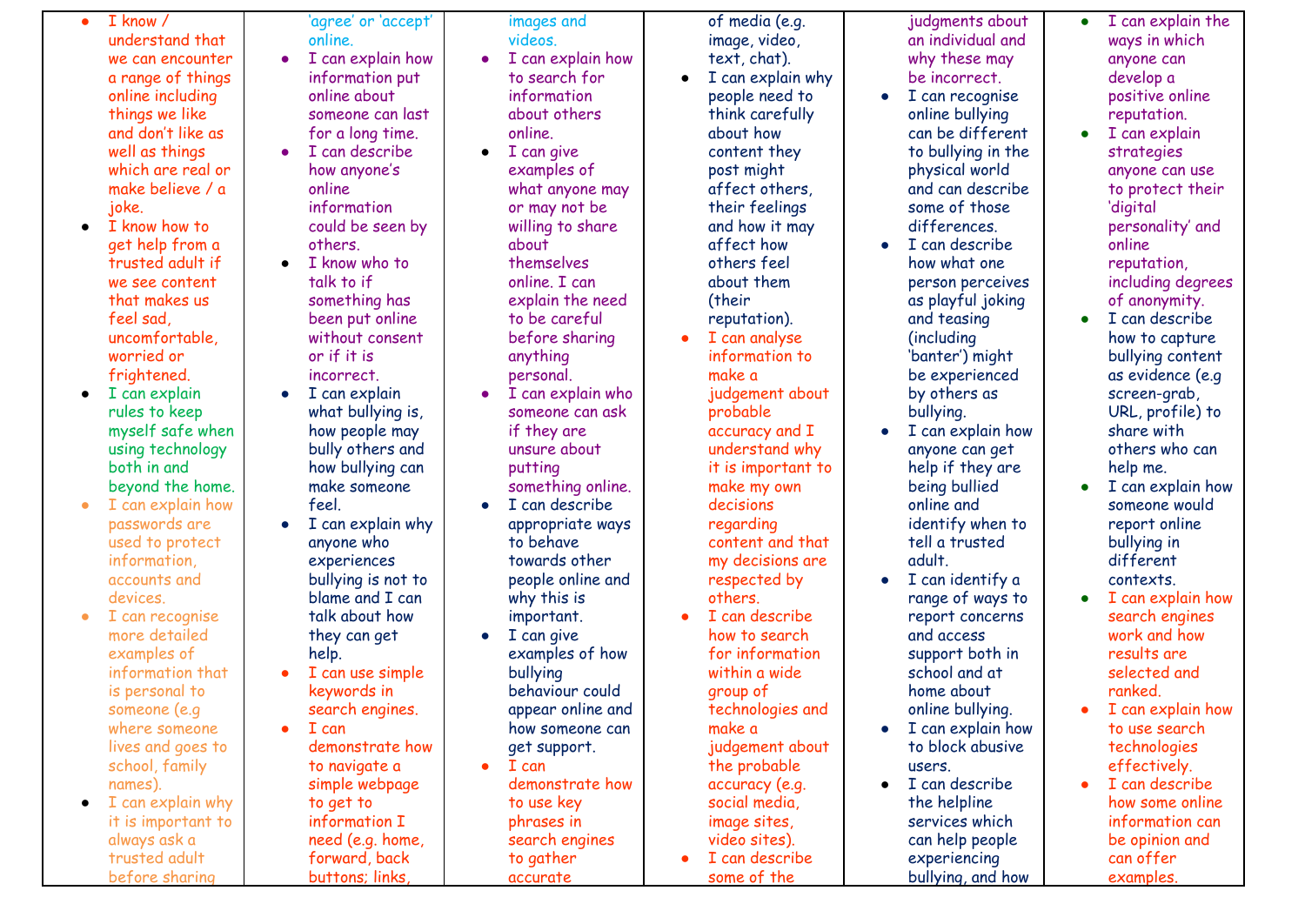any personal information online, belon gin g t o m y s elf o r others. • I can explain why work I create using technology belongs to me • I can say why it belongs to me ( e.g. 'I d e sig n e d it' or 'I filmed it''). ● I can save my work under a suitable title or name so that others know it belongs to me (e.g. filename, name on content). ● I understand that work created by others does not belong to me even if I save a any personal<br>
information<br>
online, belonging<br>
online, belonging<br>
others.<br>
I can explain why<br>
work I create<br>
using technology<br>
belongs to me<br>
I can say why it<br>
belongs to me<br>
(e.g. 'I designed<br>
it' or 'I filmed<br>
it'').<br>
I c abs and sections). ● I can explain what voice. activated searching is a n d how it might be u s e d , a n d k n o w it is not a real person (e.g. Alexa, Google Now, Siri). ● I can explain the difference between things that are imaginary, 'made up' or 'make believe' and things that are 'true' or 'real' and I can explain why some information I find online may not be real or true. ● I can explain simple *guidance* for using technology in different environments and settings e.g. accessing online technologies in public places and the home environment and I can say how those rules / guides can help anyone accessing online technologies. ● I can explain how passwords can be tabs and in:<br>
sections).<br>
I can explain on the might be<br>
lown it might be a divided searching is and an an on the might be<br>
lown is not a real of the search of the search of the search of the search of the search of the se formation o nlin e. • I can explain what a u t o c o m ple t e is a n d h o w t o choose the best suggestion. • I can explain how the internet can be used to sell and buy things ● I can explain the difference between a 'belief', an 'opinion' an d a 'fact. and can give examples o f how and where they might be shared online, e.g. in videos, memes, posts, news stories etc. I can explain that not all opinions shared may be accepted as true or fair by others (e.g. monsters under the bed). ● I can describe and demonstrate how we can get help from a trusted adult if we see content that makes us feel sad, uncomfortable, worried or frightened. I can explain why spending too much time using methods used to encourage people to buy things o nlin e ( e.g. advertising offers; in-a p p purchases, pop-ups) and can r e c o g nis e s o m e of these when they appear o nlin e. • I can explain why lots of people sharing the same opinions or beliefs online do not make those opinions or beliefs true. ● I can explain that technology can be designed to act like or impersonate living things (e.g. bots) and describe what the benefits and the risks might be. ● I can explain what is meant by fake news e.g. why some people will create stories or alter photographs and put them online to pretend something is true when it isn't. ● I can explain how using technology can be a distraction from to access them ( e.g. C hildlin e o r T h e Mix ). • I can explain the benefits and limitations of using differen t types of search technologies e.g. voice-activation search engine. I can explain how some technology can limit the information I am presented with. ● I can explain what is meant by 'being sceptical'; I can give examples of when and why it is important to be 'sceptical'. ● I can evaluate digital content and can explain how to make choices about what is trustworthy e.g. differentiating between adverts and search results. ● I can explain key concepts including: information, reviews, fact, opinion, belief, validity, reliability and evidence. I can identify ways the internet can ● I c a n e x plain h o w and why some people may p r e s e n t 'o pinio n s' as 'facts'; why the popularity of an opinion or the personalities of those promoting it does not necessarily make it true, fair or perhaps even legal. ● I can define the terms 'influence', 'manipulation' and 'persuasion' and explain how someone might encounter these online (e.g. advertising and 'ad targeting' and targeting for fake news). ● I understand the concept of persuasive design and how it can be used to influences peoples' choices. ● I can demonstrate how to analyse and evaluate the validity of 'facts' and information and I can explain why using these strategies are important. ● I can explain how companies and news providers target people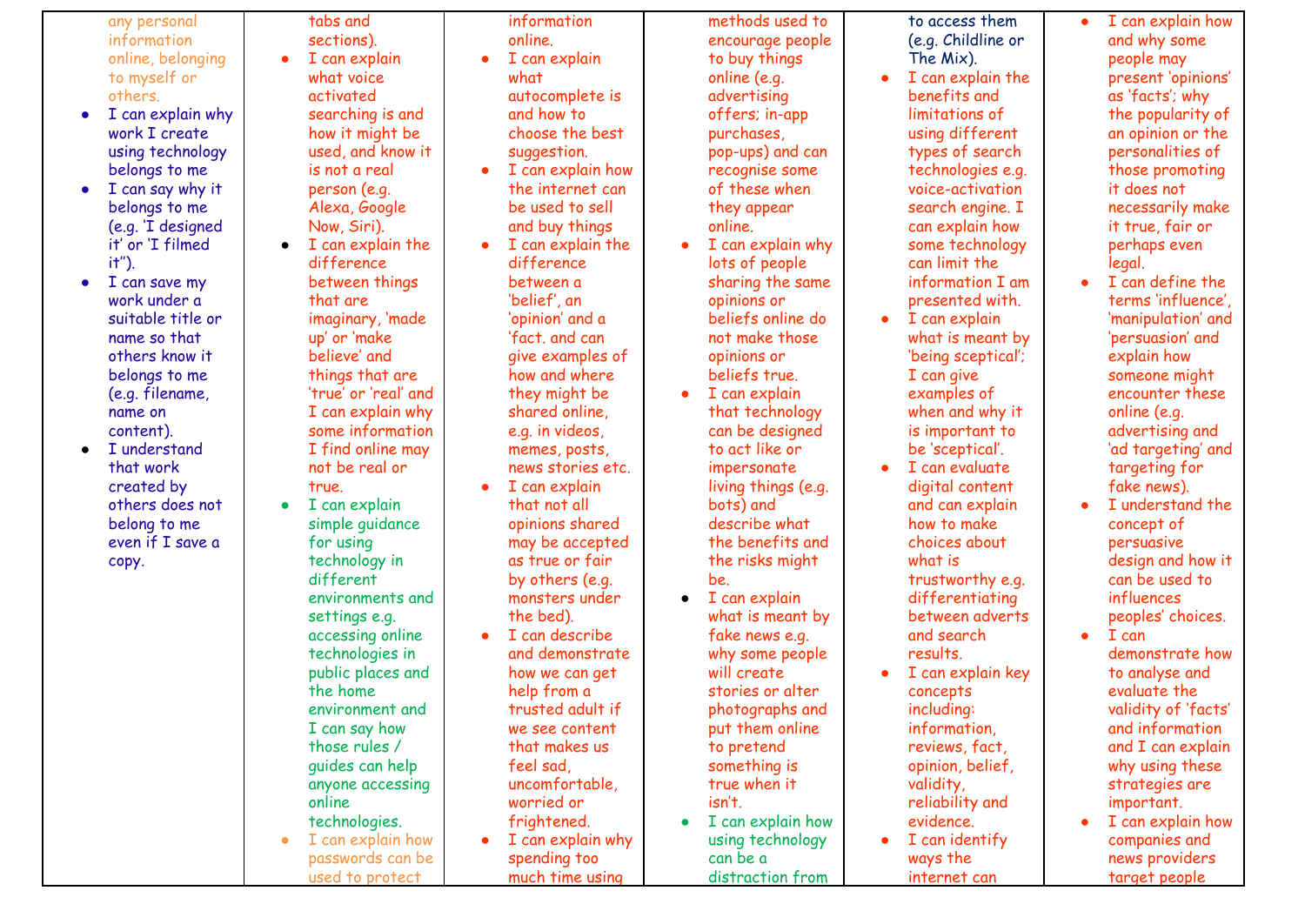|           | information,        |           | technology can    |           | other things, in   |           | draw us to        |           | with online news  |
|-----------|---------------------|-----------|-------------------|-----------|--------------------|-----------|-------------------|-----------|-------------------|
|           | accounts and        |           | sometimes have    |           | both a positive    |           | information for   |           | stories they are  |
|           | devices.            |           | a negative impact |           | and negative way.  |           | different         |           | more likely to    |
| $\bullet$ | I can explain and   |           | on anyone; I can  | $\bullet$ | I can identify     |           | agendas, e.g.     |           | engage with and   |
|           | give examples of    |           | give some         |           | times or           |           | website           |           | how to recognise  |
|           | what is meant by    |           | examples of both  |           | situations when    |           | notifications,    |           | this.             |
|           | 'private' and       |           | positive and      |           | someone may        |           | pop-ups,          | $\bullet$ | I can describe    |
|           | 'keeping things     |           | negative          |           | need to limit the  |           | targeted ads      |           | the difference    |
|           | private'.           |           | activities where  |           | amount of time     |           | I can describe    |           | between online    |
| $\bullet$ | I can describe      |           | it is easy to     |           | they use           |           | ways of           |           | misinformation    |
|           | and explain some    |           | spend a lot of    |           | technology e.g. I  |           | identifying when  |           | and               |
|           |                     |           |                   |           |                    |           | online content    |           | dis-information   |
|           | rules for keeping   |           | time engaged      |           | can suggest        |           |                   |           |                   |
|           | personal            | $\bullet$ | I can explain why |           | strategies to      |           | has been          | $\bullet$ | I can explain why |
|           | information         |           | some online       |           | help with limiting |           | commercially      |           | information that  |
|           | private (e.g.       |           | activities have   |           | this time.         |           | sponsored or      |           | is on a large     |
|           | creating and        |           | age restrictions, |           | I can describe     |           | boosted, (e.g. by |           | number of sites   |
|           | protecting          |           | why it is         |           | strategies for     |           | commercial        |           | may still be      |
|           | passwords).         |           | important to      |           | keeping personal   |           | companies or by   |           | inaccurate or     |
| $\bullet$ | I can explain how   |           | follow them and   |           | information        |           | vloggers, content |           | untrue. I can     |
|           | some people may     |           | know who I can    |           | private,           |           | creators,         |           | assess how this   |
|           | have devices in     |           | talk to if others |           | depending on       |           | influencers).     |           | might happen      |
|           | their homes         |           | pressure me to    |           | context.           |           | I can explain     |           | (e.g. the sharing |
|           | connected to the    |           | watch or do       |           | I can explain      |           | what is meant by  |           | of                |
|           | internet and give   |           | something online  |           | that internet use  |           | the term          |           | misinformation    |
|           | examples (e.g.      |           | that makes me     |           | is never fully     |           | 'stereotype', how |           | or                |
|           | lights, fridges,    |           | feel              |           | private and is     |           | 'stereotypes' are |           | disinformation).  |
|           | toys, televisions). |           | uncomfortable     |           | monitored, e.g.    |           | amplified and     | $\bullet$ | I can identify,   |
| $\bullet$ | I can recognise     |           | (e.g. age)        |           | adult supervision. |           | reinforced        |           | flag and report   |
|           | that content on     |           | restricted        |           | I can describe     |           | online, and why   |           | inappropriate     |
|           | the internet may    |           | gaming or web     |           | how some online    |           | accepting         |           | content.          |
|           | belong to other     |           | sites).           |           | services may       |           | 'stereotypes' may | $\bullet$ | I can describe    |
|           | people and I can    | $\bullet$ | I can describe    |           | seek consent to    |           | influence how     |           | common systems    |
|           | describe why        |           | simple strategies |           | store              |           | people think      |           | that regulate     |
|           | other people's      |           | for creating and  |           | information        |           | about others.     |           | age-related       |
|           | work belongs to     |           | keeping           |           | about me; I know   |           | I can describe    |           | content (e.g.     |
|           | them.               |           | passwords         |           | how to respond     |           | how fake news     |           | PEGI, BBFC,       |
|           |                     |           | private.          |           | appropriately and  |           | may affect        |           | parental          |
|           |                     | $\bullet$ | I can give        |           | who I can ask if   |           | someone's         |           | warnings) and     |
|           |                     |           | reasons why       |           | I am not sure.     |           | emotions and      |           | describe their    |
|           |                     |           | someone should    |           | I know what the    |           |                   |           |                   |
|           |                     |           |                   |           |                    |           | behaviour, and    |           | purpose.          |
|           |                     |           | only share        |           | digital age of     |           | explain why this  | $\bullet$ | I recognise and   |
|           |                     |           | information with  |           | consent is and     |           | may be harmful.   |           | can discuss the   |
|           |                     |           | people they       |           | the impact this    | $\bullet$ | I can explain     |           | pressures that    |
|           |                     |           | choose to and     |           | has on online      |           | what is meant by  |           | technology can    |
|           |                     |           | can trust. I can  |           | services asking    |           | a 'hoax'. I can   |           | place on someone  |
|           |                     |           | explain that if   |           | for consent.       |           | explain why       |           | and how / when    |
|           |                     |           | they are not sure | $\bullet$ | When searching     |           | someone would     |           | they could        |